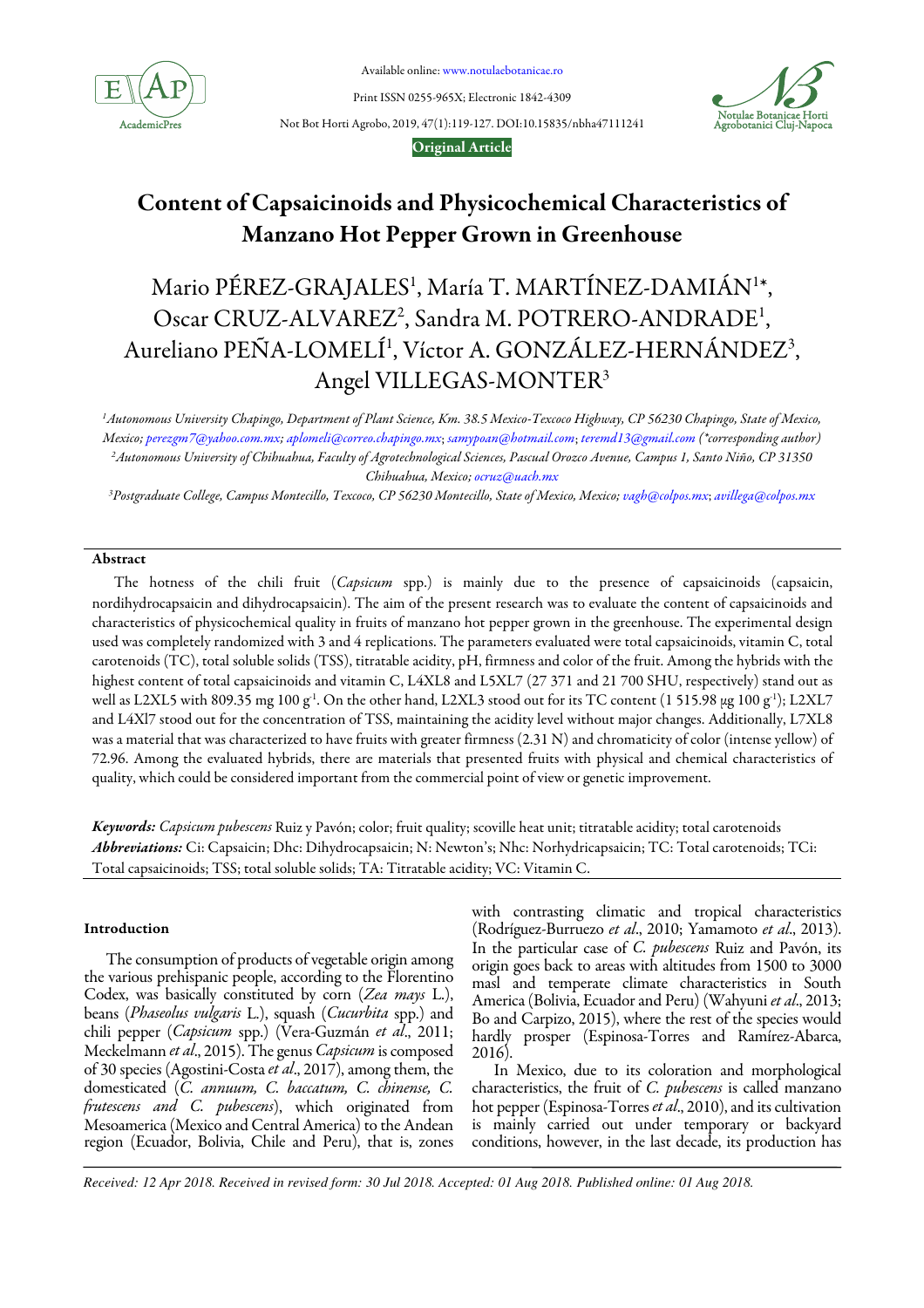extended to greenhouse conditions, mainly in the temperate zones of Michoacán, Puebla, State of Mexico, Veracruz and to a lesser extent Chiapas and Oaxaca (Espinosa-Torres et al., 2014; Espinosa-Torres and Ramírez-Abarca, 2016), where the use of protected structures allows the incorporation of various technologies such as hydroponics and the control of climatic factors limiting temperature and humidity, which as a whole give the producer an increase in their level of income and productivity of the culture (Pérez and Castro, 1998; Islam et al., 2015), however, due to their physiological and morphological characteristics, prevent proper postharvest handling (Espinosa-Torres et al., 2010) problems that are associated with dehydration, color changes and mechanical damage to the fruit (Vera-Guzmán et al., 2011), as well as a decrease in the expression of characteristics related to its nutritional value (Hwang-Sung et al., 2015).

The intake of chili allows the incorporation into the diet of various bioactive compounds such as anthocyanins, ascorbic acid, phenolic compounds, flavonoids, carotenoids (α- and β-carotene), capsaicionoids and vitamins (Sánchez-Sánchez et al., 2010; Wahyuni et al., 2013). In this sense, a characteristic that distinguishes the fruits of chili, is the synthesis and accumulation of capsaicinoids, alkaloid group responsible for its pungency (itching), compounds that are located mainly in the tissue of the placenta adjacent to the seeds (Vera-Guzmán et al., 2017), where 90% is made up of capsaicin, dihydrocapsaicin and nordihydrocapsaicin (Wahyuni et al., 2013; Bo and Carpizo, 2015), whose main function is defense against the attack of mammals (Rodríguez-Burruezo et al., 2010) and the presence of fungi and bacteria (Segura et al., 2013).

There is a great variety of methods of extraction and quantification of capsaicinoids, however, it is common to find among the pungency reports of the various species of Capsicum, values that are expressed by the Scoville (Scoville Heat Units) SHU organoleptic test, and their values they range from 0 for non-pungent varieties (bell pepper) and 2 200 000 in chili habanero  $(C.$  *chinense* Jacq.) (Yamamoto et  $al$ , 2013; De Aguiar et  $al$ , 2016), and in a subjective way it represents a characteristic of nutritional quality which affects its acceptance among consumers. In the case of C. pubescens its content varies from 4 032 to 60 000 SHU (Sánchez-Sánchez et al., 2010). Therefore, the aim of the present research was to evaluate the content of capsaicinoids and characteristics of physicochemical quality in fruits of manzano hot pepper grown in the greenhouse.

#### Materials and Methods

#### Plant material, management and experimental design

The study involved the use of 25 manzano hot pepper hybrids, obtained as a product of five self-fertilization cycles between eight lines  $(L<sub>1</sub>, L<sub>2</sub>, L<sub>3</sub>, L<sub>4</sub>, L<sub>5</sub>, L<sub>6</sub>, L<sub>7</sub>, and L<sub>8</sub>)$ , as well as the commercial variety 'Grajales St.' (control) (Pérez and Castro, 2012). The cultivation was carried out in greenhouse conditions (double zenithal type and 50% shade), located in the Experimental Agricultural Field of the Chapingo Autonomous University, State of Mexico (19° 29' 23" N; 98° 52' 24" W), 2 268 meters above sea level (masl) and average annual temperature of 15.9 °C. The sowing was carried out during the month of November 2011, in trays of polystyrene with 200 cavities and Growing Mix No. 2 as a substrate, to be subsequently transplanted in January 2012. The crop was managed according to a proposed intensive production system by Pérez and Castro (2012), for this, they were placed in white polyethylene bags (40 cm wide and 45 cm high) in which 50% course tezontle was used as substrate in the lower part of the bag and a mixture of 25% Growing Mix No. 2 and 25% fine tezontle was used in the upper portion. The pots were placed at a distance of 50 cm between plants and 1 m between rows. A nebulization and tutoring system was used; For the supply of nutrients, the application of a nutritive solution adapted from Pérez and Castro (1998) was implemented through a drip irrigation system, with an expenditure of 3 L / h distributed during the day in three irrigations. The fruits used for the laboratory analysis were harvested in the month of April 2014 and were characterized by presenting average weight of  $120 \pm 2$  g, intense and uniform yellow color (consumer maturity), where they were visually inspected that they did not present mechanical damage and evidence of damage caused by pests or diseases. The laboratory analyzes were carried out in the Department of Plant Science of the Autonomous University Chapingo. The experimental design was completely randomized with 3 and 4 replicates. The concentration of capsaicionoids consisted of three replicates with 2 fruits per experimental unit. A set of 3 fruits was used as an experimental unit and four replicates for the determination of vitamin C, total carotenoids, total soluble solids, titratable acidity, firmness and fruit color.

# Extraction and quantification of capsaicinoids

Six fruits of each genotype were harvested and placed in ziploc plastic bags  $(27 \times 28$  cm), transported to the laboratory, where they were lyophilized for  $4$  days and then homogenized using an Osterizer® blender (Cruz-Pérez et al., 2007). The extraction was performed with 1 g of lyophilized sample, adding 10 mL of acetonitrile, the mixture was placed in a water bath for 5 hours at 60 °C, a 3 mL aliquot was taken and filtered through a nylon membrane with pore 45 μm and 25 mm in diameter. The quantification was carried out through the injection of 20  $\mu$ L of the extract to the Agilent $\,$  chromatograph model HP-1100 equipped with UV detector and Supelcosil LC-18 column  $(25 \text{ cm} \times 4.6 \text{ mm}, 5 \text{ \mu m})$ , whose mobile phase consisted of acetonitrile: water (45:55), 1.5 mL of flow, 23 ± 3 °C and wavelength of 280 nm. Prior to the calculation of the concentration of total capsaicinoids, the content of individual capsaicinoids was determined by method 995.03 (AOAC, 1995) with the application of the expressions:

$$
N = \left[ \left( \frac{Pn}{Ps} \right) \times \left( \frac{Cs}{Wt} \right) \times \left( \frac{10}{0.98} \right) \right] \times 9300;
$$
  
\n
$$
C = \left[ \left( \frac{Pc}{Ps} \right) \times \left( \frac{Cs}{Wt} \right) \times \left( \frac{10}{0.89} \right) \right] \times 16100;
$$
  
\n
$$
D = \left[ \left( \frac{Pd}{Ps} \right) \times \left( \frac{Cs}{Wt} \right) \times \left( \frac{10}{0.93} \right) \right] \times 16100;
$$
  
\nwhere:

 $N =$  nordihydrocapsaicin (SHU);  $C =$  capsaicin (SHU); D  $=$  dihydrocapsaicin (SHU); Pn, Pc, Pd  $=$  peak area for nordihydrocapsaicin, capsaicin and dihydrocapsaicin; Ps =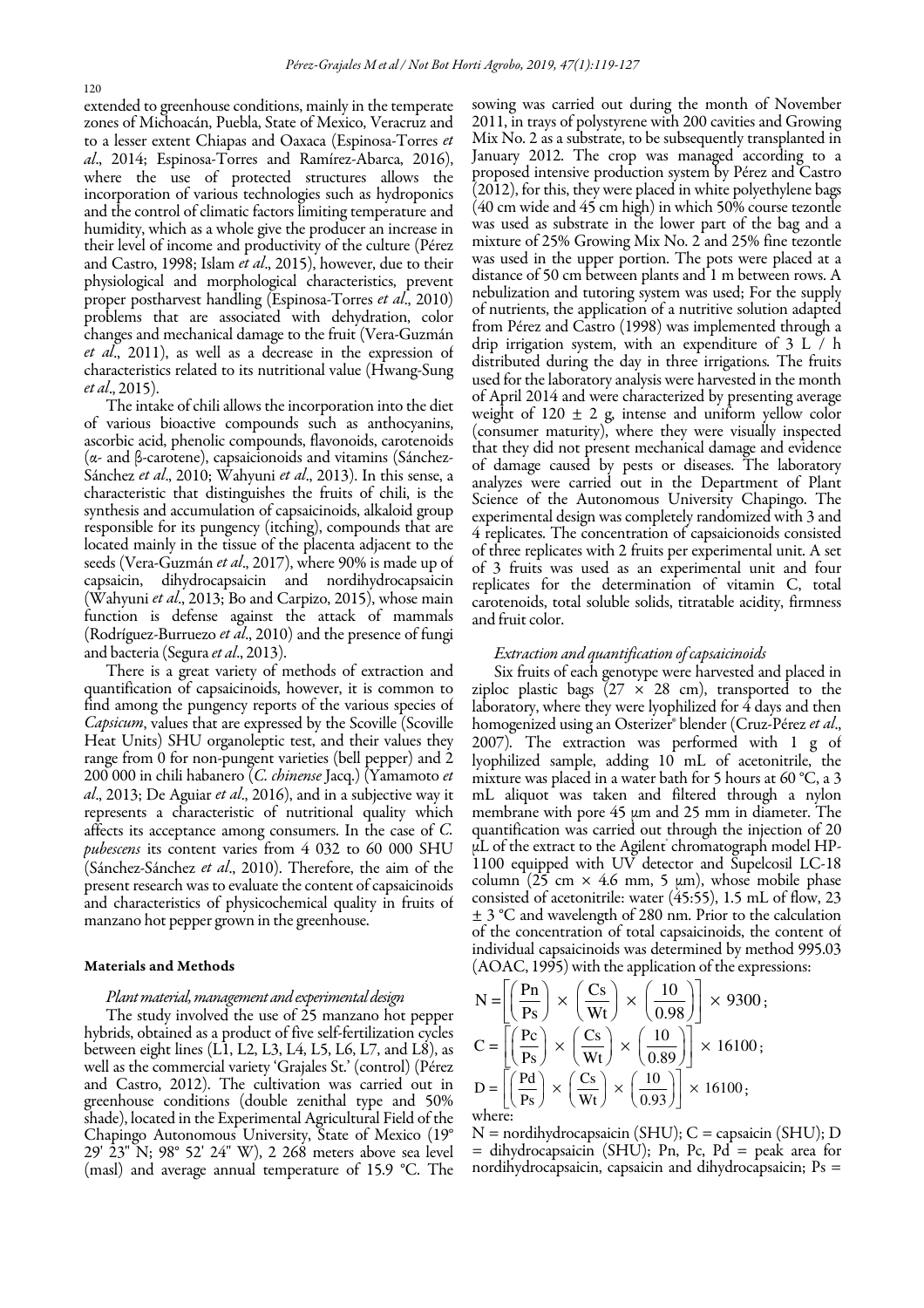peak area of the corresponding standard; Cs = concentration of the standard solution (mg∙mL-1); Wt = weight of the sample (g).). The total capsaicinoids were the result of the sum of individual capsaicinoids  $(N + C + D)$ , and 1  $\mu$ g of capsaicinoids g<sup>-1</sup> = 15 Scoville Heat Unit (SHU) (Collins et al., 1995).

#### Vitamin C (ascorbic acid)

The determination of the vitamin C content was carried out according to the method of Tillman (AOAC, 1990) known as DFI-2, 6 dichlorophenol-indophenol, for which the maceration of a sample of pulp was carried out with a stabilizing agent as oxalic acid (to maintain proper acidity for the reaction and avoid self-oxidation of ascorbic acid at high pH) and reduction of 2,6-dichlorophenol-indophenol (Tillman's solution). It was estimated from 5 g of finely chopped fruit and homogenized with 50 mL of oxalic acid, taking an aliquot of 10 mL. The concentration was expressed in mg  $100 \text{ g}^1$  fresh weight by a standard curve of ascorbic acid.

# Total carotenoids

The quantification of carotenoids was carried out according to the technique proposed by Lichtenhaler (1987); a sample of 5 g of tissue was homogenized with 80% acetone, the residue was filtered and adjusted to 10 mL, the absorbance reading was obtained at 476, 646 and 663 nm using the Thermo Scientific Genesys<sup>TM</sup> 10 UV Scanning spectrophotometer. The content of carotenoids was calculated with the application of the following equations:  $Ca = 12.25 A663 - 2.79 A646$ ;  $Cb = 21.50 A646 - 5.10$ A663 and Cx + c = 1000 A476 - 1.82 Ca - 85.02 Cb; where: Ca = chlorophyll a; Cb = chlorophyll b; Cx + c = total carotenoids; where  $A =$  absorbance reading with different wavelength (476, 646 and 663 nm). The results were expressed in  $\mu$ g 100 g<sup>-1</sup> fresh weight.

#### Total soluble solids

The total soluble solids were quantified with a PAL-1<sup>®</sup> portable digital refractometer (ATAGO, USA) which uses a scale of 0-53°, and to make the measurement a drop of fruit juice was placed on the refractometer screen to take the reading. The results were expressed in °Brix.

#### Titratable acidity

The titratable acidity was determined according to the methodology proposed by the AOAC (AOAC, 1990), with 5 g of pulp that was neutralized with 0.1 N NaOH, using 1% phenolphthalein as indicator. The results are reported in % of citric acid.

## Firmness

The determination of the firmness was made in the equatorial zone of the fruit by means of a Compac Gauge digital penetrometer (Mecmesin<sup>®</sup>, USA) with a cone-shaped strut with a diameter and height of 9 mm, recording the applied force until the penetration of the strut, where the readings were expressed in Newton's (N).

#### Color

The surface color of the epidermis of the fruit was

determined with a Color Tec-PCM® colorimeter (D25- PC2 Cole Palmer, USA), recording the initial values of L, a and b. With these values the hue angle (hue) and the purity of the color (chroma) were calculated with the formulas: hue = arctan (b  $*(a^{-1})$ ; chroma =  $(a^2+b^2)^{1/2}$ ; and the luminosity (L) obtained directly with the device, which corresponds to the color space  $L^*a^*b^*$  (Minolta, 2007).

#### Statistical analysis

An analysis of variance and Tukey's mean comparison test ( $P \le 0.05$ ) were applied to the set of data obtained from each parameter, in which the statistical analysis program Statistical Analysis System was used (SAS), ver. 9.1 (SAS, 2003).

#### Results and Discussion

#### Capsaicinoids

It is well known that the fruits of the species from the Capsicum genus have different levels of hotness or pungency, and when compared to each other, between the extremes in relation to this characteristic, is the habanero pepper  $(C.$  *chinense* Jacq.) and bell pepper  $(C.$  *annuum* L.) (Figueroa et al., 2015), in which its determination is usually an aspect of important quality among consumers (Wahyuni et al., 2013). As shown in Table 1, the manzano hot pepper showed significant variation ( $P \le 0.05$ ) with respect to the content of total capsaicinoids (level of hotness), which highlights the hybrid L4XL8 with 273 706 SHU (Scoville Heat Units), however, L5XL7 presented a statistically similar behavior of 217 001 SHU, and the contribution of each individual capsaicinoid (norhidrocapsaicin, capsaicin and dihydrocapsaicin) was 21.78, 31.63 and 46.38%, respectively, this last coincides with that indicated by Orellana-Escobedo et al. (2013) and Meckelmann et al. (2015). Additionally, it is observed that 48% of the hybrids (L7XL8, L6XL7, L3XL6, L2XL7, L2XL3, L4XL7, L3XL7, L4XL6, L2XL8, L3XL8, L4xL5 and L2XL5) presented values between 127 162 and 191 459 SHU, which exceeded the commercial variety ('Grajales St.') (126 778 SHU). These results contrast with that observed by Cruz-Pérez et al. (2007) who when evaluating genetic material (progenitors and hybrids) of manzano-pepper with different storage periods, found that fruits with 58 days after flowering showed the maximum values of 55 927 and 68 337 SHU, and at day 94, these values decreased to 4 472 and 11 268 SHU. On the other hand, Sánchez-Sánchez et al. (2010) indicate varieties of manzano hot pepper (Puebla, Huatusco, Zongolica, Peru and Tacámbaro) with a fluctuation between 4 032 and 36 712 SHU. In other chili species such as C. chinense, similar values of 211 247.65 SHU are reported (Orellana-Escobedo et al., 2013), as well as De Aguiar et al. (2016) report in 'Naga Jolokia' and 'Murupi' (C. chinense) maximum values of 119 016 and 38 910 SHU, respectively, being the first reported value, comparable with the hybrid L1XL7 (119 334) and lower with the obtained in the commercial control. In contrast, Islam et al. (2015) when evaluating the variability in the content of capsaicinoids in chili fruits (Capsicum spp.) (collected and commercial) grown in northeastern India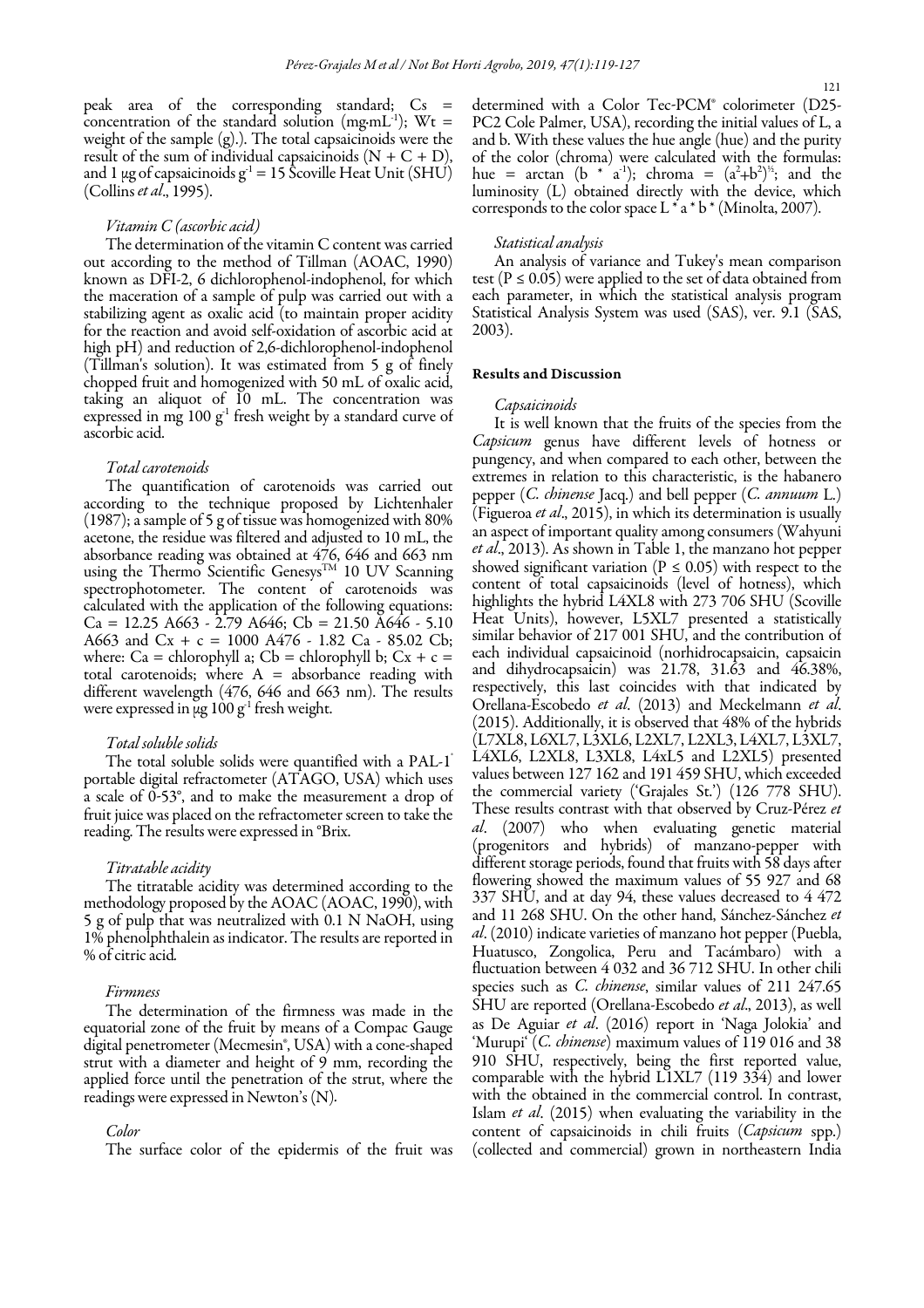report values between 317 and 1 152 832 SHU. On the other hand, Collins et al. (1995) report values of 216 345 SHU for jalapeño pepper (C. annuum L.), which surpasses that reported by Orellana-Escobedo et al. (2013) in nuts of this same type of chili, however, are lower than the maximum values found in this study. The high inter- and intraspecific variation, in relation to the synthesis and concentration of capsaicinoids, can be linked according to Wahyuni et al. (2013) and Rodríguez-Uribe et al. (2014) to the significant effect of the interaction of the fruit with the prevailing environment during the final stages of its growth and development, conditions that are mainly associated with environmental temperature and shading level (Jiménez et al., 2013), as well as to the state of maturity (Orellana-Escobedo et al., 2013) and to the extraction method used (Sánchez-Sánchez et al., 2010).

## Vitamin C (ascorbic acid)

One of the outstanding nutritional characteristics of the chili fruit is its high content of ascorbic acid (Teodoro et al., 2013), in this study it was observed that the L2XL5 hybrid stands out for having the highest content of this vitamin (809.35 mg 100  $\tilde{g}$ <sup>1</sup>), which represents 40% more concentration with respect to the materials L2XL7 and L1XL7 (485.75 mg  $100 \text{ g}^{-1}$  in both cases) (Table 1). However, it is important to point out that the hybrid L2XL5 presented a similar behavior to that of the majority of the analyzed genotypes (hybrids and commercial variety), whose values ranged from 518.09 to 766.99 mg 100  $g<sup>1</sup>$ . In contrast, Cruz-Pérez et al. (2007) when evaluating three hybrids ('Puebla' × 'Chiapas', 'Puebla' × 'Huatusco', and 'Puebla' × 'Zongolica') and their progenitors ('Chiapas', 'Puebla', 'Huatusco' and 'Zongolica') with three stages of maturity, found maximum values of 455 mg 100  $g<sup>-1</sup>$ , corresponding to the progenitor 'Puebla', with a tendency to present a decrease as the maturation process progresses. Espinoza-Torres et al. (2010) reported values of 230 mg 100  $g<sup>1</sup>$  for manzano hot pepper 'Puebla' stored with different packaging and storage temperatures.

On the other hand, Vera-Guzmán et al. (2011) when evaluating a sample of nine regional varieties or chili morphotypes collected in Oaxaca, Mexico; among them

Table 1. Content of capsaicinoids evaluated in manzano hot pepper fruits grown in greenhouse

| Hybrids        | Nhc        | $\overline{Ci}$ | Dhc         | TCi         |
|----------------|------------|-----------------|-------------|-------------|
| L4XL8          | 60 434 a   | 85 239 a        | 128 033 a   | 273706 a    |
| L5XL7          | 46 131 ab  | 69 737 ab       | 101 133 ab  | 217 001 ab  |
| $\rm L7XL8$    | 44 040 abc | 59 911 bcd      | 87 509 a-d  | 191 459 bc  |
| L6XL7          | 28718b-f   | 60 826 bcd      | 91 432 a-d  | 180 976 bcd |
| L3XL6          | 26 075 c-g | 64 235 bc       | 89 133 a-d  | 179 442 b-e |
| L2XL7          | 36 186 d-g | 61 787 bcd      | 78 061 a-e  | 176 034 b-e |
| L2XL3          | 21 923 d-g | 41 806 e-i      | 93 939 abc  | 157 667 b-f |
| L4XL7          | 29 447 b-e | 51 660 cde      | 75 907 b-f  | 157013b-f   |
| L3XL7          | 22 888 d-g | 46732 def       | 75 319 b-f  | 144 939 c-g |
| L4XL6          | 26 063 c-g | 46 615 d-g      | 62797 b-f   | 135 475 c-g |
| L2XL8          | 22 851 d-g | 37 652 e-k      | 73 920 b-f  | 134 422 c-g |
| L3XL8          | 21 657 d-g | 36 610 e-k      | 74 932 b-f  | 133 198 c-g |
| L4XL5          | 26743 c-g  | 36 433 e-k      | 69 892 b-f  | 133 069 c-g |
| L2XL5          | 18 623 d-g | 42 752 e-h      | 65787b-f    | 127 162 d-h |
| Grajales St.   | 18521 d-g  | 36 429 e-k      | 71 829 b-f  | 126778 d-h  |
| L5XL8          | 22 091 d-g | 31 209 f-l      | 68 631 b-f  | 121 932 d-i |
| L1XL7          | 23 816 d-g | 40 475 e-j      | 55 043 b-f  | 119 334 e-i |
| L1XL3          | 12782 efg  | 30 426 g-l      | 61 393 b-f  | 104 601 f-i |
| $_{\rm LIXL4}$ | 23791 d-g  | 34 925 f-l      | 41 524 def  | 100 240 f-i |
| L6XL8          | 18 860 d-g | 30 172 h-l      | 45 185 cdef | 94 217 ghi  |
| LIXL2          | 21 516 d-g | 36 861 e-k      | 35 417 ef   | 93 794 ghi  |
| L3XL5          | 9 962 fg   | 25 699 i-l      | 52 124 b-f  | 87 785 ghi  |
| L3XL4          | 10411 fg   | 23766kl         | 35 822 ef   | 69 999 hi   |
| L1XL5          | 18 291 d-g | 21 954 kl       | 27 062 f    | 67 306 hi   |
| L2XL4          | 13704 efg  | 18 872 1        | 31795 ef    | 64 371 i    |
| L1XL6          | 9351g      | 24749 jkl       | 27737g      | 61 837 i    |
| <b>MDSH</b>    | 18986      | 16254           | 50210       | 60 499      |

Note: The concentration of capsaicinoids is expressed in SHU (Scoville Heat Units). Means with the same letter within columns do not show significant statistical differences (Tukey's test, p≤0.05).

HSMD: Honest significant minimum difference.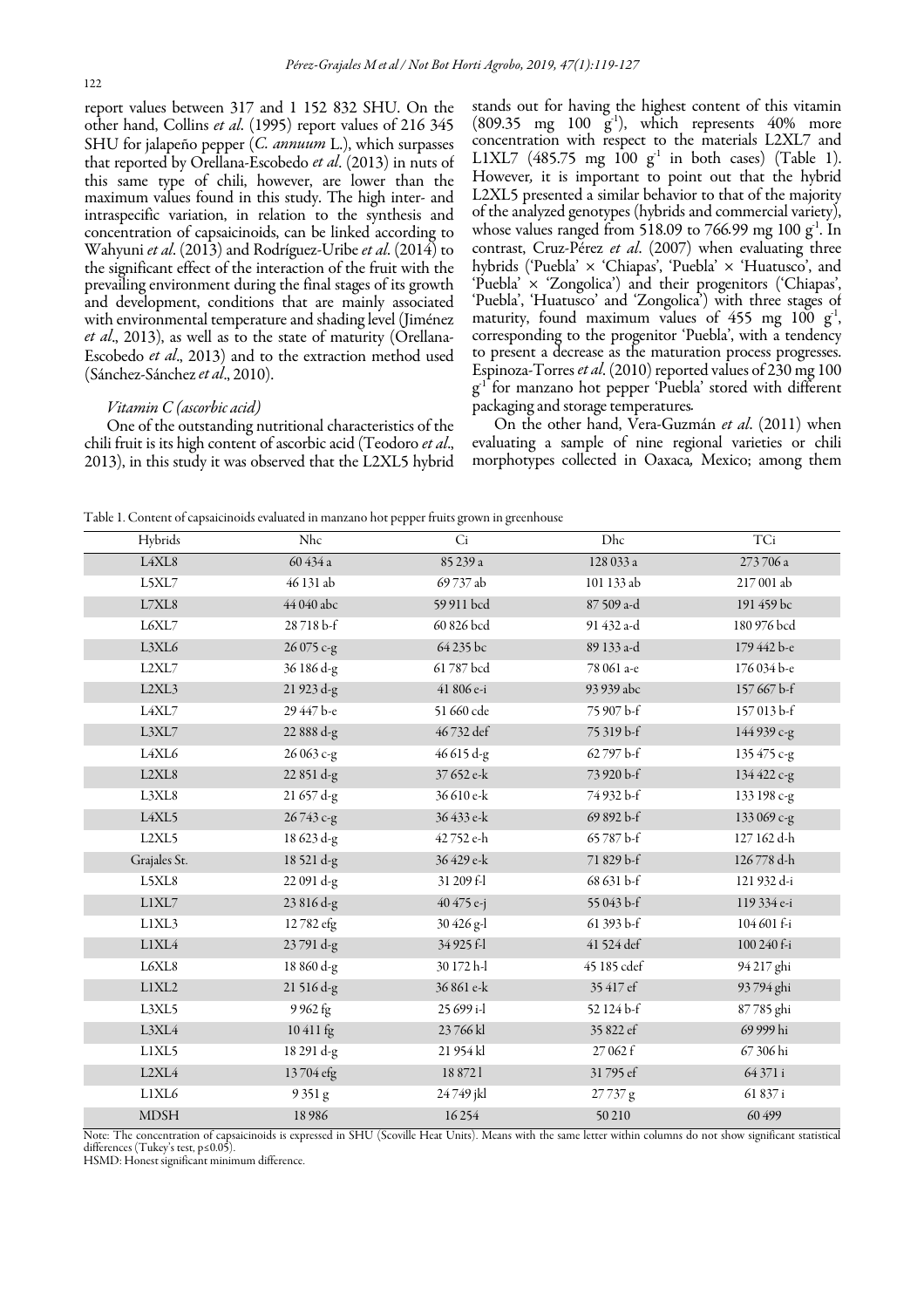'Canario' (C. pubescens) reported values of 1.9 mg 100  $g<sup>-1</sup>$ (immature) and 18 mg 100  $g<sup>-1</sup>$  (mature), highly dependent values on the variety and stage of maturity at harvest. These results surpass those found in other types of pepper such as habanero (C. chinense Jacq.) (281.73 mg 100 g<sup>-1</sup>) (Segura et al., 2013; Teodoro et al., 2013) and bell pepper (C. annum L.) (355.5 mg 100 g<sup>-1</sup>) (Figueroa *et al.*, 2015). As well as with other vegetable species such as husk tomato (Physalis ixocarpa Brot, ex Horm) (3.31 mg 100 g<sup>1</sup>) (Cruz-Álvarez et al., 2012) and carrot (Daucus carota L.) (3.5 mg 100  $g<sup>-1</sup>$ ) (Datt et al., 2012). In this sense, these results allow to assert that these materials can be useful for commercial use and be an important source of vitamin C and help to be a preventive factor for cancer by inhibiting the synthesis of Nnitroso compounds in the stomach and stimulating the immune system (Cruz-Pérez et al., 2007; Datt et al., 2012).

# Total carotenoids

 Mexico, with different colorations (orange, red, yellow and Color changes (salmon, yellow, orange, red and brown) in the chili fruit are closely related to the accumulation of specific mixtures of carotenoids (capsanthin, α, β-carotene, zeaxanthin, lutein and β-cryptoxanthin) (Wahyuni et al., 2013; Hwang-Sung et al., 2015) and its concentration varies depending on the cultivar and edaphoclimatic conditions prevailing during its growth and development (Agostini-Costa et al., 2017). This compound presented significant variation (P≤0.05) between hybrids, where L2XL3 stood out for its content of total carotenoids (1 515.98 μg 100 g<sup>-1</sup>), which represents a variation of 62% with respect to L6X7  $(426.56 \,\mu g 100 \, g<sup>-1</sup>)$  with the lowest value (Table 1). What is found in this study contrasts with that pointed out by Sun-Hwa et al. (2007) for yellow fruits of  $\overrightarrow{C}$  pubescens (1950 µg  $100$  g<sup>-1</sup>), *C. baccatum* (1 600 μg  $100$  g<sup>-1</sup>) and *C. chinense* Jacq.  $(2\ 000 \text{ µg } 100 \text{ g}^1)$ , but similar to those obtained by Rodríguez-Uribe et al. (2012) in five types of chili (C. annuum) with orange-yellow fruits (233 to 1 615 μg 100  $g<sup>-1</sup>$ ). Values of 1 000 to 1 260 µg 100  $g<sup>-1</sup>$  are reported in habanero chili fruits (C. chinense Jacq.) grown in Yucatan, brown) by Segura *et al.* (2013), which are similar to those found in L1XL6, L2XL8, L5XL7 and L6XL8 (1 270.87, 1 108.74, 1 273.07 and 1 248.29  $\mu$ g 100 g<sup>-1</sup>, respectively.) Additionally, Agostini-Costa et al. 2017) when evaluating different varieties of jalapeño (C. annuum L.) and habanero peppers cultivated in Brazil, and with red and yellow tones, they report that they did not find variation regarding to the content of total carotenoids with values of  $304 \pm 92$  mg g<sup>-1</sup>; according to these same authors, this variation is strongly influenced by the stress caused by the high light exposure during its growth and development, where the variety plays an important role (Wahyuni et al., 2013).

## Total soluble solids

The accumulation of solutes during the maturation process is one of the parameters with greater precision and reliability when used as a harvest index in fruits and vegetables (Sánchez-Sánchez et al., 2010), because its determination is rapid, relatively low cost and it correlates directly with flavour (Beckles, 2012). Among the manzano hot pepper genotypes, there was statistical variation

regarding the concentration of TSS (Table 2), where the hybrid L2XL7 was higher (P≤0.05) (7.40 °Brix), without exceeding that observed in L4Xl7 (7.30 °Brix) In addition, the values found were 19.86% higher in relation to the commercial variety (5.93 °Brix). In this sense, Navarro et al. (2006) report 6.99 and 4.92 °Brix in fruits with 50 and 100% red hue. On the other hand, Figueroa et al. (2015) indicate data with a range of values between 8.1 and 9.5 °Brix in red peppers with different color tones. Additionally, Fox et al. (2005) reported values of 6.9 and 7.9 °Brix in fruits with ripeness of pepper consumption 'Robusta' and two harvest dates. The process of fruit maturation involves a series of changes related to respiration, degradation of compound such as chlorophyll and substances involved in obtaining cellular energy (Beckles, 2012), and its variation is widely correlated to its nutritional management (Yamamoto et al., 2013), variety and state of maturity (Jiménez et al., 2013).

# Titratable acidity

The characteristic flavor of each horticultural product must not only be associated as a consequence of the presence of sugars (sucrose, glucose, galactose and fructose) (Giovannoni, 2007), but also to the accumulation of organic acids (citrate and malate) (Beckles, 2012). The acidity data of the fruits expressed as a function of the prevailing organic acid (citric acid) are shown in Table 2, which fluctuated between 0.32 and 0.45% with little variation among genotypes, where L4XL7 was the most outstanding and with the exception of L2XL7 and L2XL3, this hybrid showed a similar behavior to the rest of the materials, including the control. When comparing these values with those reported for this species and other types of chili, these surpass the 0.052% found in fruits of the variety 'Puebla' of manzano hot pepper (Espinoza-Torres et al., 2010); but they are similar to those reported by Salinas et al. (2010) for four types of Amashito peppers, whose values ranged between 0.30 and 0.40% citric acid, as well as those reported by Fox et al. (2005) in red bell pepper fruits harvested on two dates (0.29 and 0.32% citric acid). On the other hand, Figueroa et al. (2015) when evaluating six commercial varieties and three fruit colorations: 'Magno' (orange), 'Moonset' (yellow), 'California' (yellow), 'Triple 4' (red), 'Triple Star' (red) and 'Viper' (red), report a maximum value of 0.67% in red fruits. In others species such as tomato (Solanum lycopersicum L.) Cheema et al. (2014) when performing hexanal applications and in combination of controlled atmospheres, they report values of 0.42 to 0.57%, similar to those found in L4XL7 and L4XL8. The way in which the data of titratable acidity behaved, could also be linked to the pH of the fruits which also did not show significant variation (data not shown), which are widely correlated with the state of maturity during its evaluation (Figueroa et al., 2015), which in this work, the fruits evaluated were harvested with a similar state of maturity (consumption maturity). Authors such as Espinoza-Torres et al. (2010) and Beckles (2012) indicate may be linked to a decrease in the concentration of organic acids in ionized form and phenolic compounds in plant tissue.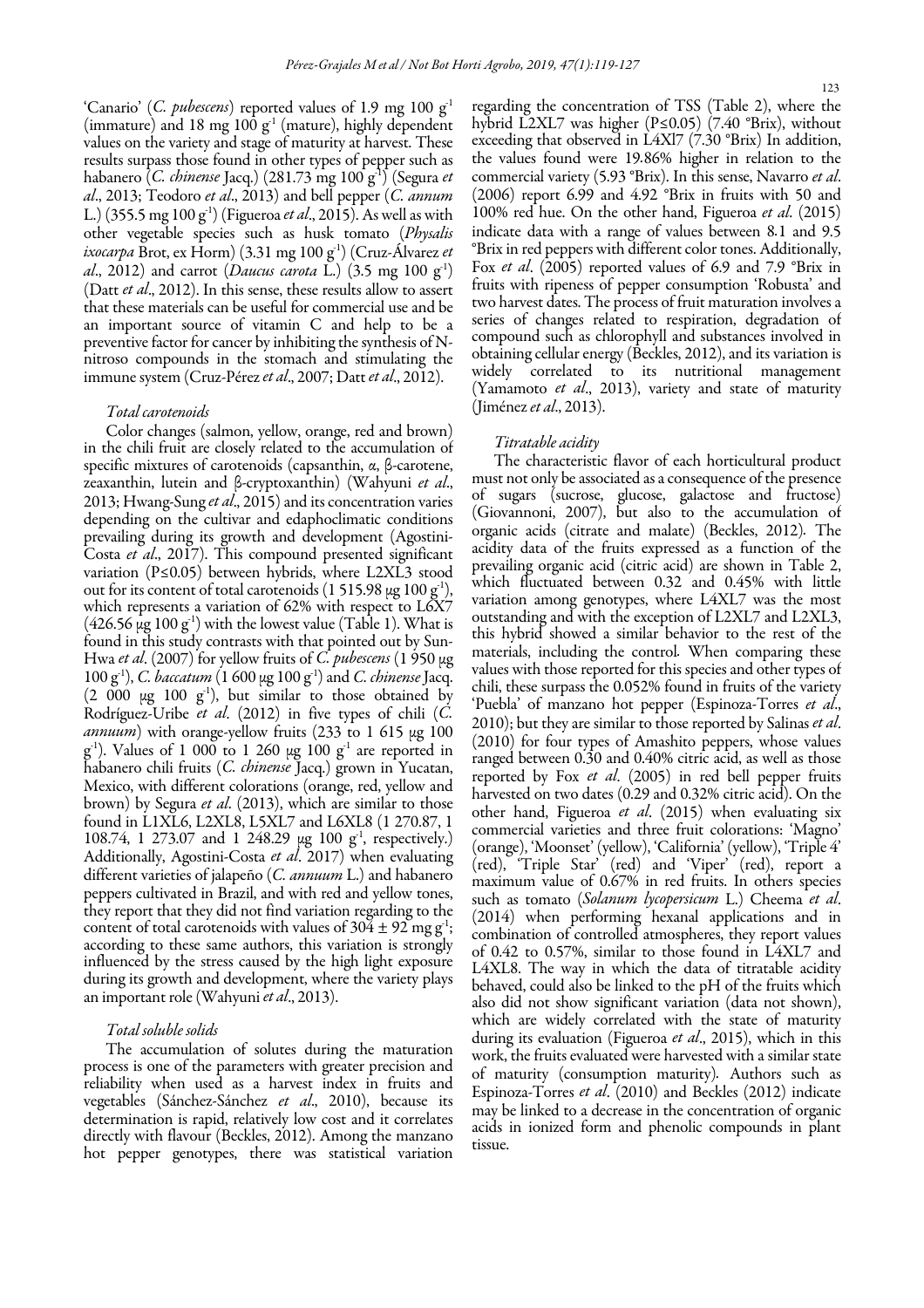| 124                                                                                                                                                 |  |
|-----------------------------------------------------------------------------------------------------------------------------------------------------|--|
| Table 2. Concentration of vitamin C, total carotenoids, total soluble solids and titratable acidity evaluated in manzano hot pepper fruits grown in |  |
| greenhouse                                                                                                                                          |  |

| Hybrids        | <b>VC</b>         | <b>TC</b>            | <b>TSS</b>         | <b>TA</b>       |
|----------------|-------------------|----------------------|--------------------|-----------------|
|                | $(mg 100 g^{-1})$ | $(\mu g 100 g^{-1})$ | $(^{\circ}Brix)$   | (% citric acid) |
| L4XL8          | 679.90 ab         | 537.03 bc            | $6.52$ a-f         | $0.44$ ab       |
| L5XL7          | 776.99 ab         | 1273.07 abc          | 6.95 a-d           | 0.39 abc        |
| $\rm L7XL8$    | 744.63 ab         | 1428.43 ab           | $6.65$ a-f         | 0.40 abc        |
| L6XL7          | 615.18 ab         | 426.56 с             | 6.55 a-f           | 0.39 abc        |
| L3XL6          | 615.18 ab         | 1355.07 abc          | $6.43$ a-f         | 0.39 abc        |
| L2XL7          | 485.73 b          | 565.62 abc           | $7.40\,\mathrm{a}$ | 0.32 bc         |
| L2XL3          | 679.90 ab         | 1515.98 a            | $6.62$ a-f         | 0.32 bc         |
| $\text{L4XL}7$ | 679.90 ab         | 680.87 abc           | 7.30ab             | 0.45a           |
| L3XL7          | 744.63 ab         | 700.53 abc           | 6.88 а-е           | $0.34$ abc      |
| L4XL6          | 776.99 ab         | 508.08 bc            | 5.80 f             | $0.35$ abc      |
| L2XL8          | 582.82 ab         | 1108.74 abc          | $6.15 c-f$         | $0.33$ abc      |
| L3XL8          | 744.63 ab         | 885.39 abc           | 5.73f              | 0.38 abc        |
| L4XL5          | 744.63 ab         | 714.86 abc           | $6.32 c-f$         | 0.35 abc        |
| L2XL5          | 809.35 a          | 860.39 abc           | $6.52$ a-f         | 0.32 bc         |
| Grajales St.   | 647.54 ab         | 638.07 abc           | 5.93 ef            | 0.35 abc        |
| L5XL8          | 615.18 ab         | 853.20 abc           | $6.00$ def         | $0.41$ abc      |
| LIXL7          | 485.73 b          | 679.97 abc           | 7.10 abc           | $0.39$ abc      |
| L1XL3          | 518.09 ab         | 648.29 abc           | 6.10 def           | $0.41$ abc      |
| $_{\rm LIXL4}$ | 550.45 ab         | 811.92 abc           | 6.95 a-d           | 0.36 abc        |
| ${\rm L6XL8}$  | 582.82 ab         | 1248.29 abc          | 6.00 def           | $0.33$ abc      |
| L1XL2          | 582.82 ab         | 472.09 bc            | $6.33 b-f$         | 0.34 abc        |
| L3XL5          | 582.82 ab         | 987.78 abc           | 6.05 def           | 0.35 abc        |
| L3XL4          | 744.63 ab         | 862.56 abc           | 7.08 abc           | $0.34$ abc      |
| L1XL5          | 647.54 ab         | 565.45 abc           | 6.30 $c-f$         | 0.38 abc        |
| $\rm L2XL4$    | 647.54 ab         | 672.78 abc           | $6.32 c-f$         | $0.37$ abc      |
| L1XL6          | 615.18 ab         | 1270.87 abc          | $6.37b-f$          | $0.41$ abc      |
| <b>HSMD</b>    | 298.01            | 298.01               | 0.98               | 0.117           |

Note: Means with the same letter within columns do not show significant statistical differences (Tukey's test, p≤0.05).. HSMD: Honest significant minimum difference.

#### Firmness

The quantitative expression of the structural characteristics of the cell wall between harvested products constitutes one of the attributes of quality most appreciated by the consumer (Giovannoni, 2007), which is why, among the various plant breeding programs, this parameter it is one of the main selection characters (Figueroa et al., 2015). In this study, the evaluated hybrids showed values of significant firmness ( $P \le 0.05$ ) (Table 4), with L7XL8 showing fruits with an average firmness value of 2.31 N, nevertheless, their behavior was similar to 84.61% (22 materials) of the genotypes evaluated, including the commercial variety (2.08 N). These results show a clear contrast with what was found by Figueroa et al. (2015) in bell peppers, which, when harvested with different coloration, their firmness values fluctuated between 12.60 and 24.63 N.

Additionally, they also surpass those reported in manzano hot pepper by Espinoza-Torres et al. (2010) who, when evaluating the effect of packaging with different storage conditions, found values between 17.65 and 33.34 N. With respect to this behavior, it is of prime interest to indicate that this quality parameter is directly associated with the degree of maturity of the fruit at the time of harvest (Hwang-Sung et al., 2015), additionally, due to its morphological and physiological characteristics, once separated from the mother plant, it loses turgor as a result of the transpiration process (Jiménez et al., 2013).

# Color

The manzano hot pepper fruit is consumed when the coloration of its epidermis has changed to a yellowish hue without the presence of green stripes (Meckelmann et al., 2015), and it is the first aspect evaluated by the consumer, so this quality parameter is of vital importance in postharvest (Espinosa-Torres and Ramírez-Abarca, 2016; Tortoe et al., 2016). Among the color components evaluated, no statistical variation was found with respect to brightness (L) and hue (hue) (Table 4), however, the chromaticity that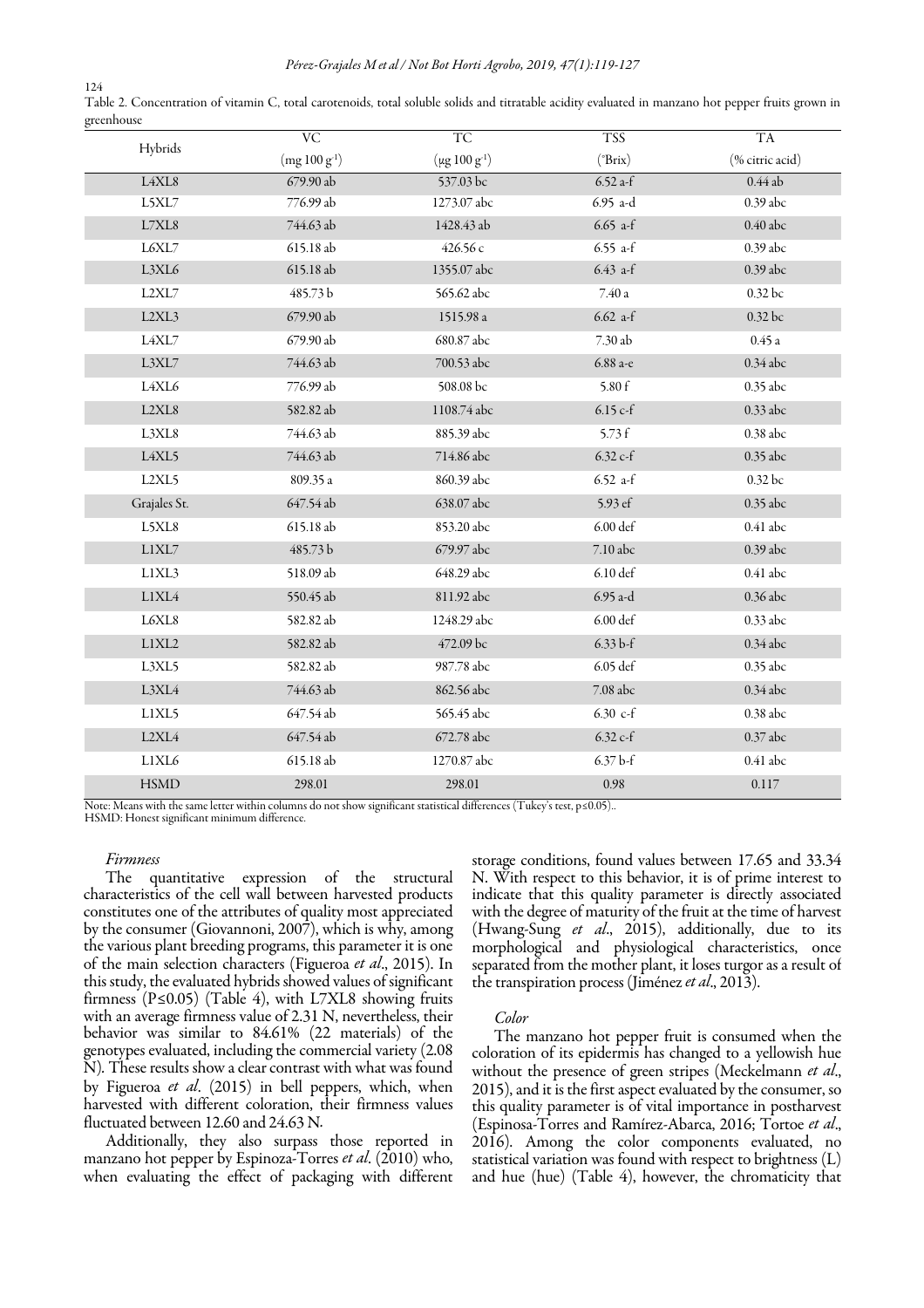| Hybrids      | F          | Color               |          |                     |
|--------------|------------|---------------------|----------|---------------------|
|              |            | $\mathbf{L}$        | Chroma   | Hue $(°)$           |
| L4XL8        | 1.96 bc    | 38.72 a             | 44.97 b  | 71.89a              |
| L5XL7        | 2.04 abc   | 39.30 a             | 47.50 ab | 66.44 a             |
| $\rm L7XL8$  | 2.31a      | 37.50 a             | 72.96 a  | $77.38\,\mathrm{a}$ |
| L6XL7        | $2.08$ abc | 44.17 a             | 46.49 b  | 75.46 a             |
| L3XL6        | 2.09 abc   | 42.57 a             | 53.09 ab | 72.24 a             |
| L2XL7        | $2.09$ abc | 42.74 a             | 59.04 ab | 66.32 a             |
| L2XL3        | $2.17$ abc | $40.41\ \mathrm{a}$ | 42.49 b  | 59.77 a             |
| L4XL7        | $2.03$ abc | 43.64 a             | 48.77 ab | 73.01 a             |
| L3XL7        | 2.23 ab    | 42.32 a             | 57.74 ab | 70.31a              |
| L4XL6        | 2.11 abc   | 36.57 a             | 45.70 b  | 69.75 a             |
| L2XL8        | 2.09 abc   | 37.22 a             | 47.19 ab | 44.61a              |
| L3XL8        | 2.10 abc   | 38.26 a             | 56.19 ab | 77.82a              |
| L4XL5        | 2.15 abc   | 38.36 a             | 45.27 b  | 67.88 a             |
| L2XL5        | 2.07 abc   | 40.74a              | 47.90 ab | 79.70 a             |
| Grajales St. | $2.08$ abc | 38.22 a             | 48.06 ab | 77.35a              |
| L5XL8        | 2.06 abc   | 41.82 a             | 50.89 ab | 73.66 a             |
| L1XL7        | 2.07 abc   | 41.66 a             | 54.35 ab | 73.18 a             |
| L1XL3        | 2.06 abc   | 39.35 a             | 45.16b   | 68.31 a             |
| L1XL4        | 1.99 bc    | 37.69 a             | 37.96 b  | 74.31 a             |
| L6XL8        | $2.01$ abc | 38.46 a             | 45.69 b  | $81.01\ a$          |
| L1XL2        | $2.04$ abc | 35.50 a             | 39.58 b  | 66.53 a             |
| L3XL5        | 2.11 abc   | 38.71 a             | 43.92 b  | 65.70 a             |
| L3XL4        | $2.07$ abc | $40.01\ \text{a}$   | 42.82 b  | $61.10\,\mathrm{a}$ |
| L1XL5        | 1.92c      | 39.69 a             | 44.65 b  | 66.09 a             |
| L2XL4        | $2.08$ abc | 36.56 a             | 39.01 b  | 73.61 a             |
| L1XL6        | $1.88c$    | 34.66               | 44.47 b  | 53.92 a             |
| <b>HSMD</b>  | 0.307      | 10.318              | 26.404   | 38.464              |

Table 3. Firmness and color (brightness, purity and color tone) evaluated in manzano hot pepper fruits grown in greenhouse

Note: Means with the same letter within columns do not show significant statistical differences (Tukey's test, p≤0.05)..

HSMD: Honest significant minimum difference.

refers to the purity of the characteristic color (Tortoe et al., 2016), statistically highlights (P≤0.05) the L7XL8 hybrid with 72.96, however, it is similar to that shown by L5XL7, L3XL6, L2XL7, L4XL7, L3XL7, L2XL8, L3XL8, L2XL5, ´Grajales St.´, L5XL8 and L1XL7 whose values fluctuated between 47.19 and 59.04 and correspond to fruits with intense yellow color and representing 42.30% of the evaluated materials. In contrast, Moreno-Pérez et al. (2006) when evaluating mature fruits of 162 collections (plants) of native chili guajillo  $(C.$  annuum L.), coming from the states of Jalisco, Zacatecas and Durango, Mexico, indicate maximum values of 34.30.

On the other hand, Figueroa et al. (2015) report similar data that ranged between 34.17 and 48.96, in fruits of bell pepper varieties with different color, where varieties with orange ('Magno') and yellow ('California' and 'Moonset') tones presented the higher values of chromaticity with 48.96, 47.96 and 45.94, respectively. In this sense, the chili fruit is characterized by a non-climacteric maturation pattern, which is why many processes are not associated with the synthesis and action of ethylene (Bo and Carpizo, 2015), but it is strongly influenced by postharvest handling conditions (Espinoza-Torres et al., 2010), resulting in gradual degradation and the accumulation of secondary compounds (carotenoids) in the pericarp chromoplasts (Vera-Guzmán et al., 2011).

#### Conclusions

Differences were found in the content of capsaicinoids (dihydrocapsaicin, capsaicin and nordihydrocapsaicin) and 52% of the evaluated hybrids exceeded the control. On the other hand, L2XL5 and L2XL3 had the highest content of vitamin C and total carotenoids, respectively; where in the same way L2XL7 and L4Xl7 stood out for their concentration of total soluble solids. Additionally, L7XL8 was the one of greater firmness and purity of color. Manzano hot pepper hybrids presented fruits with outstanding physicochemical characteristics, which could be important from the nutritional point of view, and susceptible to commercial use or genetic improvement.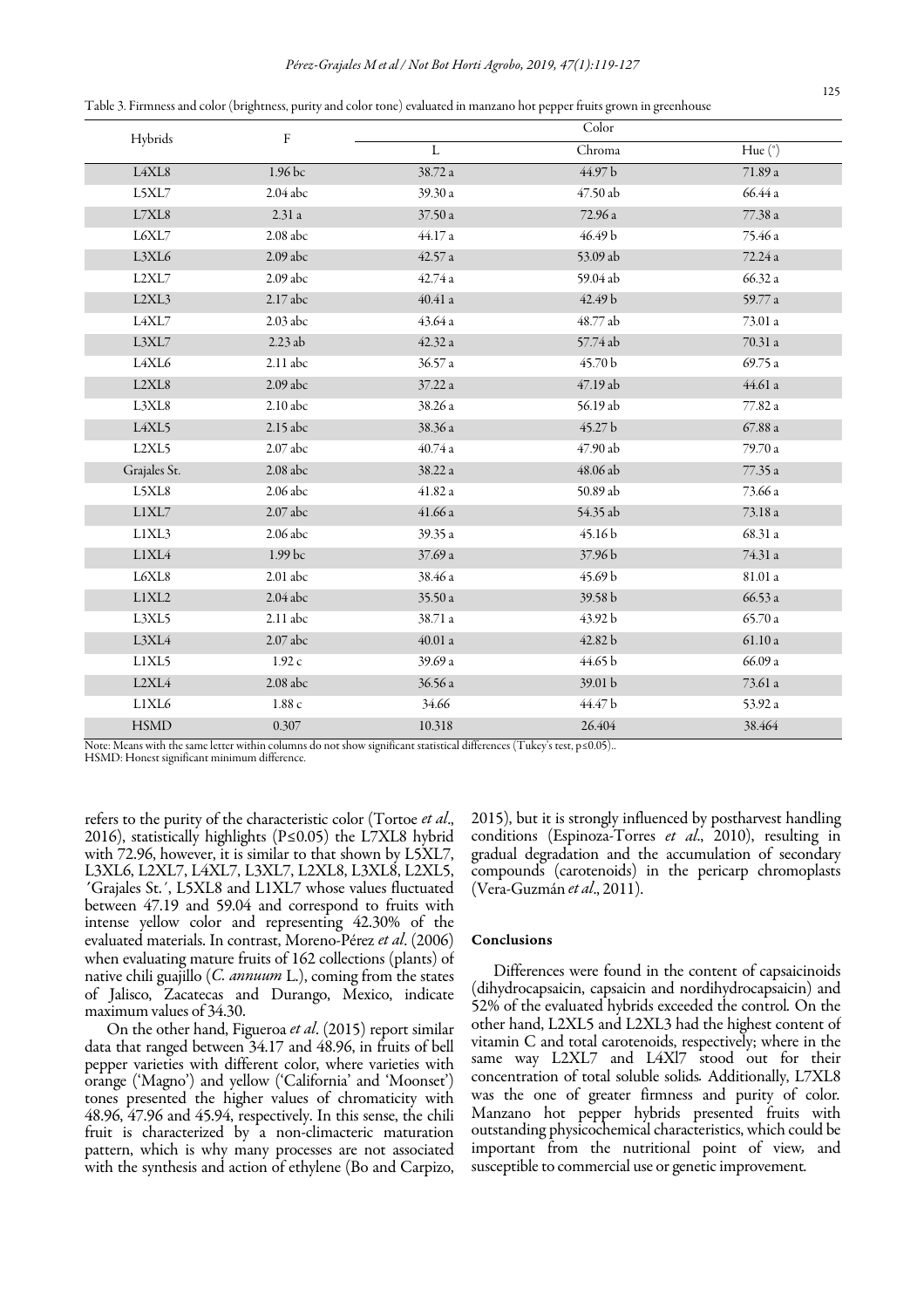# Acknowledgements

The authors thank the Autonomous University of Chapingo (UACh) for the facilities granted and the National Council for Science and Technology of Mexico (CONACYT) for the financial support for carrying out this research.

# References

- Agostini-Costa TS, Silva GI, Martins PLA, Becke SFJ, Costa RCS (2017). Carotenoid and total vitamin C content of peppers from selected Brazilian cultivars. Journal of Food Composition and Analysis 57:73-79.
- AOAC (1995). Association of Official Analytical Chemists. Official Method 995.03. Capsaicinoids in capsicums and their extractives liquid chromatographic method. Retrieved 2017 March 04 from http://eoma.aoac.org.
- AOAC (1990). Association of Official Analytical Chemists. Official Methods and Analysis (14th ed). Association of Official Analytical Chemists Inc. Arlington, Virginia.
- Beckles DM (2012). Factors affecting the postharvest soluble solids and sugar content of tomato (Solanum lycopersicum L.) fruit. Postharvest Biology and Technology 63(1):129-140.
- Bo ML, Carpizo GC (2015). Pollen phenotyping and performance in rocoto chili (Capsicum pubescens Ruiz et Pav., Solanaceae). Grana 54(1):37-44.
- Cheema A, Padmanabhan P, Subramanian J, Blom T, Paliyath G (2014). Improving quality of greenhouse tomato (Solanum lycopersicum L.) by pre- and postharvest applications of hexanal-containing formulations. Postharvest Biology and Technology 95:13-19.
- Collins DM, Mayer WL, Bosland WP (1995). Improved method for quantifying capsaicinoids in *Capsicum* using high-performance liquid chromatography. HortScience 30(1):137-139.
- Cruz-Álvarez O, Martínez-Damián MT, Rodríguez-Pérez JE, Colinas-León MT, Moreno-Pérez EC (2012). Conservación poscosecha de tomate de cáscara (Physalis ixocarpa Brot. ex Horm.) con y sin cáliz [Postharvest conservation of husk tomato (Physalis ixocarpa Brot. Ex. Horm.) with and without calyx]. Revista Chapingo Serie Horticultura 18(3):333- 344.
- Cruz-Pérez AB, González-Hernández VA, Soto-Hernández RM, Gutiérrez-Espinoza MA, Gerdea-Béjar AA, Pérez-Grajales M (2007). Capsaicinoides. vitamina C y heterosis durante el desarrollo del fruto de chile Manzano [Capsaicinoids, vitamin c and heterosis during fruit development of manzano hot pepper]. Agrociencia 41(6):627-635.
- Datt SK, Karki S, Singh N, Attri S (2012). Chemical composition, functional properties and processing of carrot-a review. Journal of Food Science and Technology 49(1):22-32.
- De Aguiar AC, Pereira CJ, Fernandez BG, Teixeira GH, Martínez J (2016). Comparative study of capsaicinoid composition in capsicum peppers grown in Brazil. International Journal of Food Properties 19(6):1292- 1302.
- Espinosa-Torres LE, Ramírez-Abarca O (2016). Rentabilidad de chile manzano (Capsicum pubescens R Y P) producido en invernadero en Texcoco, Estado de México [Profitability chile apple (Capsicum pubescens R Y P) produced in greenhouses in Texcoco, State of Mexico].

Revista Mexicana de Ciencias Agrícolas 7(2):325-335.

- Espinosa-Torres LE, Ramírez-Abarca O, Figueroa-Hernández E (2014). Tipología del mercado de chile manzano en el Estado de México [Typology manzano hot pepper markets in the State of Mexico]. Debate Económico 3(2):143-163.
- Espinosa-Torres LE, Pérez-Grajales M, Martínez-Damián MT, Castro-Brindis R, Barrios-Puente G (2010). Efecto de empaques y temperaturas en chile manzano (Capsicum pubescens Ruíz y Pavón) [Effect of packaging and postharvest storage temperatures on manzano hot peppers (Capsicum pubescens Ruíz & Pavón]. Revista Chapingo Serie Horticultura 16(2):115-121.
- Figueroa CIE, Martínez DMT, Rodríguez PJE, Cruz AO, Colinas LBMT, Valle GS, Ramírez RSP (2015). Capacidad antioxidante en variedades de pimiento morrón (Capsicum annum L.) [Antioxidant capacity in sweet pepper (Capsicum annuum L.) varieties]. Interciencia 40(10):696-703.
- Fox AJ, Del Pozo-Insfran D, Lee JH, Sargent SA, Talcott ST (2005). Ripening-induced chemical and antioxidant changes in bell peppers as affected by harvest maturity and postharvest ethylene exposure. HortScience 40(3):732-736.
- Giovannoni JJ (2007). Fruit ripening and its manipulation. In: Gan S (Ed). Senescence processes in plants: annual plants reviews. Blackwell Publishing Ltd, New York pp 278-295.
- Hwang-Sung M, Kil-Su J, Ji-Eun H, Su-Gyeong J, Byung-Soo K (2015). Horticultural and chemical quality characterization of accessions selected from four species of Capsicum. Horticulture, Environment and Biotechnology 56(1):54-66.
- Islam AM, Sundar SS, Sinha P, Singh NM, Neog B, Bhushan TS (2015). Variability in capsaicinoid content in different landraces of Capsicum cultivated in north-eastern India. Scientia Horticulturae 183:66-71.
- Jiménez LJ, López EJ, Huez LMA, García LAM, Soto OR, Escoboza GLF (2013). Postharvest quality and shelf life of green pepper (Capsicum annuum L.) grown under open-field and greenhouse conditions. IDESIA 31(4):35-41.
- Lichtenhaler KH (1987). Chlorophylls and carotenoids: Pigments of photosynthetic biomembranes. In: Packer L, Douce R (Eds). Methods in enzymology. Academic Press Inc, New York pp 350-382.
- Meckelmann WS, Jansen C, Riegel WD, Zonneveld M, Rios L, Peña K, Mueller-Seitz E (2015). Phytochemicals in native Peruvian Capsicum pubescens (Rocoto). European Food Research and Technology 241(6):817-825.
- Minolta K (2007). Precise Color Communication. Color control from perception to instrumentation. Japan, Konica Minolta Sensing, Inc. Retrieved 2017 December 12 from https://www.konicaminolta. com/instruments/knowledge/color/pdf/color\_communication.pdf.
- Moreno-Pérez EC, Martínez-Damián MT, Reyes-López D, Pérez-Mercado CA, Peña-Lomelí A, Espinosa-Robles P (2006). Intensidad de color y contenido de antocianinas en chile guajillo (Capsicum annuum L.) [Color intensity and anthocyanins content in chilli guajillo (Capsicum annuum L.)]. Revista Chapingo Serie Horticultura 17(1):135-140.
- Navarro MJ, Flores C, Garrido C, Martínez V (2006). Changes in the contents of antioxidant compounds in pepper fruits at different ripening stages. as affected by salinity. Food Chemistry 96(1):66-73.